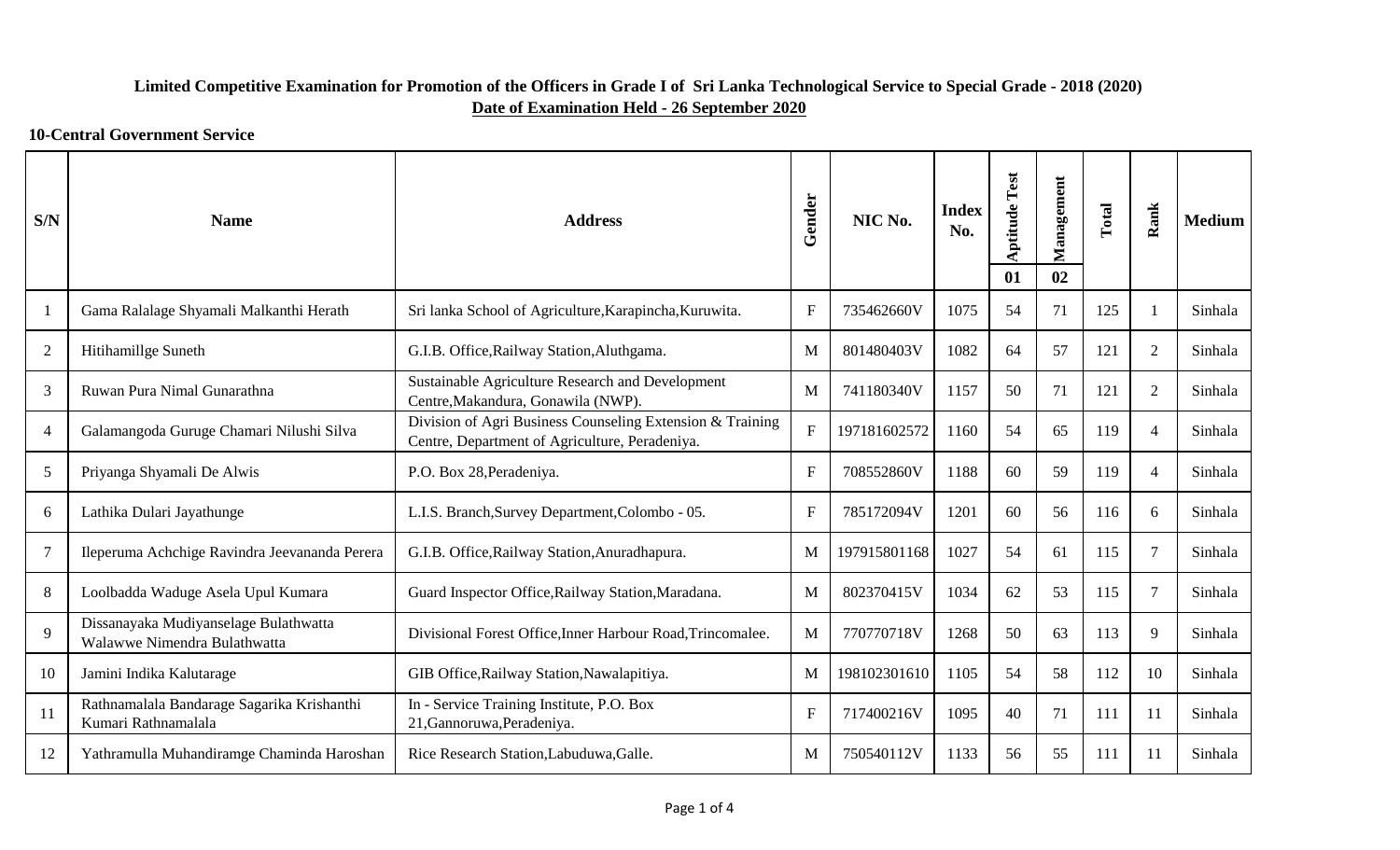| S/N | <b>Name</b>                                             | <b>Address</b>                                                                             | Gender       | NIC No.      | <b>Index</b><br>No. | <b>Aptitude Test</b><br>01 | Management<br>02 | Total | Rank | <b>Medium</b> |
|-----|---------------------------------------------------------|--------------------------------------------------------------------------------------------|--------------|--------------|---------------------|----------------------------|------------------|-------|------|---------------|
| 13  | Wanni Unnahalae Ramani Kumari Herath                    | Sri Lanka School of Agriculture, Wariyapola.                                               | F            | 747311668V   | 1134                | 48                         | 62               | 110   | 13   | Sinhala       |
| 14  | Kumarasinghe Arachchilage Senarath Kumara               | Guard Inspector Office, Railway Station, Maradana, Colombo<br>10.                          | M            | 770791448V   | 1041                | 68                         | 40               | 108   | 14   | Sinhala       |
| 15  | Linthotage Nilmini Peshala Fernando                     | Centre for Sustainable Agriculture Research and<br>Development, Makandura, Gonawila (NWP). | $\mathbf{F}$ | 727191917V   | 1087                | 46                         | 62               | 108   | 14   | Sinhala       |
| 16  | Mannanayake Arachchigae Dona Kumudu<br>Mannanayake      | Sustainable Agriculture Research and Development<br>Centre, Makandura, Gonawila (NWP).     | $\mathbf{F}$ | 197276402668 | 1153                | 48                         | 60               | 108   | 14   | Sinhala       |
| 17  | Kangara Mudiyanselage Lakmini Bandara<br>Thilakarathne  | Guard Incharge of Booking Office, Railway Station, Kandy.                                  | M            | 810901055V   | 1006                | 60                         | 46               | 106   | 17   | Sinhala       |
| 18  | Kodisinghe Arachchige Kamal Prasanna<br>Gunarathne      | Guard Inspector Office, Railway Station, Maradana.                                         | M            | 801983855V   | 1046                | 48                         | 57               | 105   | 18   | Sinhala       |
| 19  | Bambarande Gamage Buddhika Wasantha                     | Seed Certification Service, Labuduwa, Akmeemana.                                           | M            | 741594137V   | 1113                | 50                         | 54               | 104   | 19   | Sinhala       |
| 20  | Mahavitharanage Anusha Samanmalie<br>Wanigasinghe       | Range Forest Office, Wilpita, Akuressa.                                                    | $F_{\rm}$    | 777110985V   | 1179                | 58                         | 46               | 104   | 19   | Sinhala       |
| 21  | Rohan Manoraj Pathirage                                 | Guard Inspector Office, Railway Station, Maradana.                                         | M            | 742983072V   | 1048                | 56                         | 47               | 103   | 21   | Sinhala       |
| 22  | Herath Koralalage Monika Shyamalie Kumari<br>Herath     | Sustainable Agriculture Research & Development<br>Centre, Makandura, Gonawila (NWP).       | $\mathbf{F}$ | 728052600V   | 1071                | 52                         | 51               | 103   | 21   | Sinhala       |
| 23  | Abeysingha Mudiyanselage Senarath Abeyrathna<br>Bandara | Extension and Training Centre, Peradeniya.                                                 | M            | 691822150V   | 1150                | 62                         | 40               | 102   | 23   | Sinhala       |
| 24  | Dasin Gedara Janaka Kumarawansa Aberathna               | Guard Incharge of Booking Office, Railway Station, Kandy.                                  | $\mathbf{M}$ | 792093639V   | 1012                | 40                         | 61               | 101   | 24   | Sinhala       |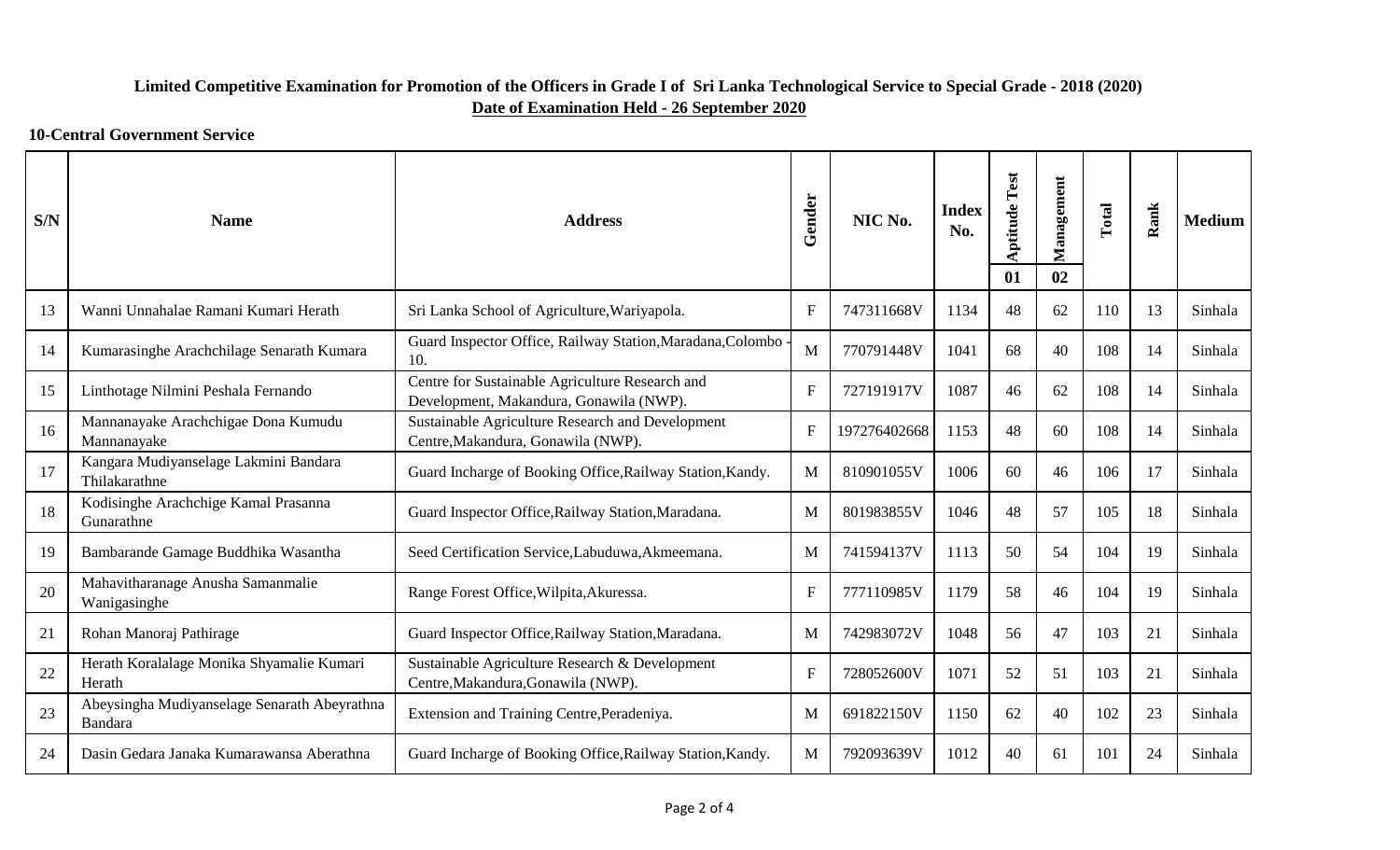| S/N | <b>Name</b>                                           | <b>Address</b>                                                                    | Gender       | NIC No.      | <b>Index</b><br>No. | <b>Aptitude Test</b><br>01 | Management<br>02 | Total | Rank | <b>Medium</b> |
|-----|-------------------------------------------------------|-----------------------------------------------------------------------------------|--------------|--------------|---------------------|----------------------------|------------------|-------|------|---------------|
| 25  | Ranatunga Arachchige Gamunu Kumara<br>Ranatunga       | Office of the Deputy Conservator of Forests, Central Uva<br>Region, Nuwara Eliya. | M            | 197116001708 | 1269                | 50                         | 51               | 101   | 24   | Sinhala       |
| 26  | Tikiri Hennadige Sarath Kumara                        | Guard Incharge of Booking Office, Railway Station, Kandy.                         | M            | 690160838V   | 1013                | 40                         | 57               | 97    | 26   | Sinhala       |
| 27  | Migel Hewa Nandana Pathmalal                          | G.I.B. Office, Railway Station, Galle.                                            | M            | 682160543V   | 1043                | 52                         | 44               | 96    | 27   | Sinhala       |
| 28  | Hangili Gedara Dimuthu Sanjeewa Nawarathne            | Guard Incharge of Booking Office, Railway Station, Kandy.                         | M            | 802975066V   | 1016                | 50                         | 45               | 95    | 28   | Sinhala       |
| 29  | Wickramasinghe Arachchige Jagath Suminda              | G.I. Office, Railway Station, Maradana.                                           | M            | 802702493V   | 1029                | 40                         | 55               | 95    | 28   | Sinhala       |
| 30  | Liyanagedara Sujeewa Kumari                           | Horticulture Crops Research<br>Institute, Gannoruwa, Peradeniya.                  | $\mathbf{F}$ | 197183703255 | 1106                | 48                         | 46               | 94    | 30   | Sinhala       |
| 31  | Mahanthe Gedara Sujeeva Samantha Kumari<br>Abeysekera | Seed Certification Service, Gannoruwa, Peradeniya.                                | $\mathbf{F}$ | 706962530V   | 1122                | 54                         | 40               | 94    | 30   | Sinhala       |
| 32  | Dissanayaka Mudiyanselage Janaka Dissanayaka          | G.I.B. Office, Railway Station, Anuradhapura.                                     | M            | 783373777V   | 1026                | 44                         | 49               | 93    | 32   | Sinhala       |
| 33  | Magama Mudalige Buddhike Sugathadasa                  | Guard's Inspectar Office, Railway Station, Maradana.                              | M            | 780640243V   | 1031                | 40                         | 52               | 92    | 33   | Sinhala       |
| 34  | Dammika Kosala Bandara Wattegama                      | Forester, Sinharaja Conservation Center, Kudawa, Weddagala.                       | M            | 691433668V   | 1271                | 44                         | 48               | 92    | 33   | Sinhala       |
| 35  | Koku Hennadige Amal Dulcy Kumari                      | Deputy Director of Agriculture (Seed) Office, Bata -<br>Ata, Hungama.             | $\mathbf{F}$ | 726942978V   | 1089                | 40                         | 50               | 90    | 35   | Sinhala       |
| 36  | Herath Mudiyanselage Anura Bandara Herath             | Range Forest Office, Wellawaya.                                                   | M            | 760710989V   | 1178                | 42                         | 48               | 90    | 35   | Sinhala       |